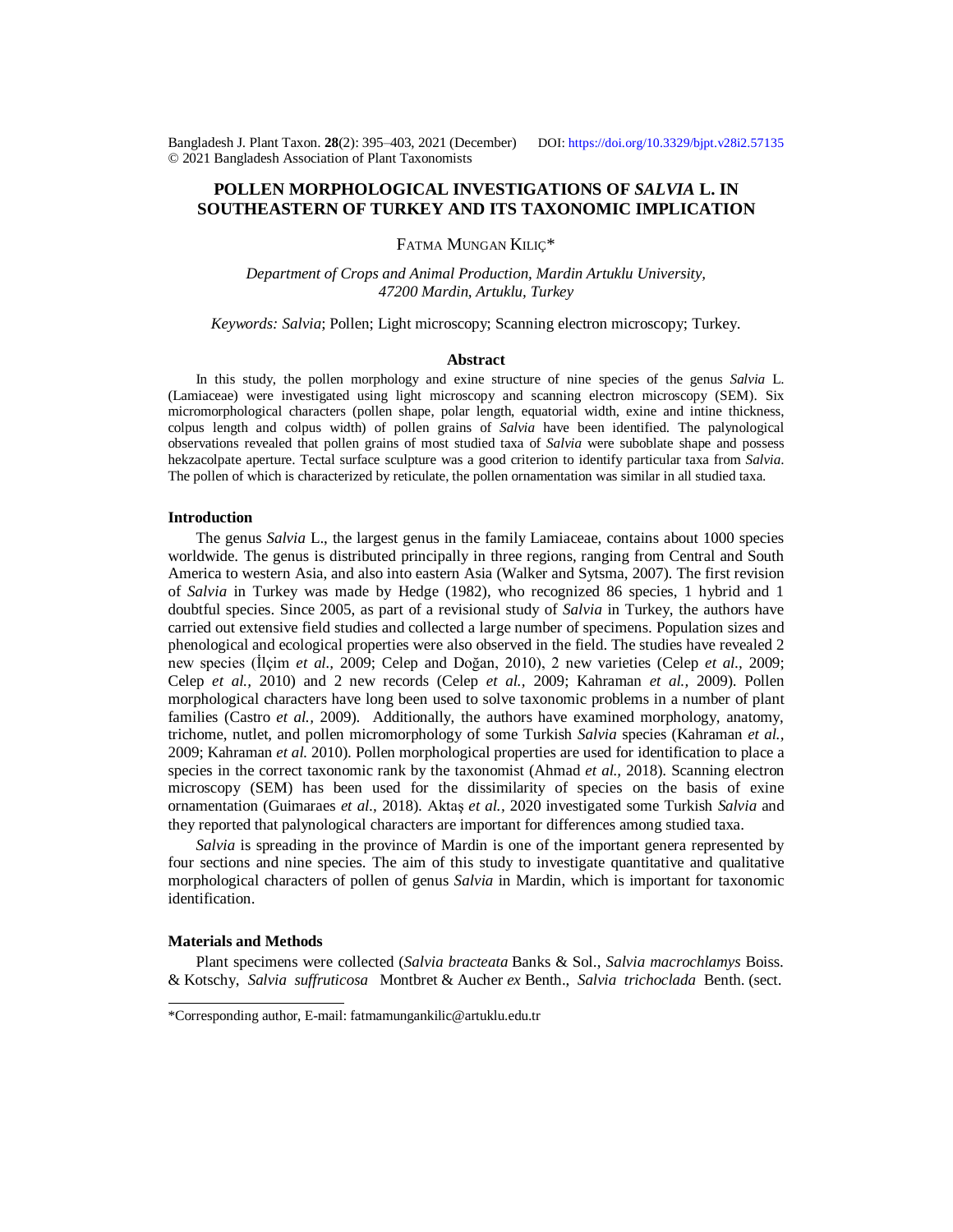*Salvia*); *Salvia multicaulis* Vahl (sect. *Hymenosphace*); *Salvia montbretii* Benth., *Salvia palaestina* Benth., *Salvia syriaca* L. (sect. *Aethiopis*) and *Salvia russellii* Benth. (sect. *Hemisphace*)) from different localities in Mardin (Table 1). Voucher samples were deposited at the Mardin Artuklu University herbarium, Turkey. All the pollen grains for light (LM) and (SEM) by the standard methods described by Erdtman (1945). Pollen grains for LM examination were prepared following the standard procedure of Wodehouse (1935). They were observed in glycerin-water using a standard Isolab microscope with D plan 1.00-1.25 160/0.17 oil immersion objective and NFKx3.3 LD 125 lens. Thirty pollen grains per specimen were regarded as sufficient for the palynological analysis. For SEM, pollen were removed by distilled water treatment, the air-dried, pollens were directly mounted on stubs using double-sided adhesive tape and uncoated. The photomicrographs were taken with a FEI Quanta Feg 250 scanning electron microscope.

Pollen shape, size, ornamentation, polar length, equatorial width, exine and intine thickness, colpus length and colpus width for 30 pollen grains were measured under binocular light microscope and Polar/Equatorial ratios were calculated. The terminology of the pollen follows that of Punt *et al*. (2007). For average, five readings were taken and statistically analyzed by using (IBM SPSS) statistics 24 software. The values are presented as minimum, maximum and standard deviation, that is represented in Table 2.

| <b>Species</b>  | Local name             | Section      | Collection areas and<br>coordinates                                 | Voucher<br>specimen no |
|-----------------|------------------------|--------------|---------------------------------------------------------------------|------------------------|
| S. bracteata    | Çobanşalbası Salvia    |              | C8 Mardin; Artuklu,<br>$37^{\circ}24'41''$ N-40 $^{\circ}41'13''$ E | F Mungan Kılıç.<br>222 |
| S. macrochlamys | Cölşalbası             | Salvia       | C8 Mardin: Artuklu.<br>37°19'22''N-40°46'04''E                      | F Mungan Kiliç<br>204  |
| S. suffruticosa | Kalınşalba             | Salvia       | C8 Mardin: Artuklu,<br>$37^{0}23'37''N-40^{0}40'42''E$              | F Mungan Kiliç<br>226  |
| S. trichoclada  | Meșeșalbası            | Salvia       | C8 Mardin; Artuklu,<br>37°24'41''N-40°41'13''E                      | F Mungan Kılıç<br>225  |
| S. multicaulis  | Kürtreyhanı            | Hymenosphace | C8 Mardin: Mazıdağı<br>$37^{\circ}27'41''$ N-40 $^{\circ}26'55''$ E | F Mungan Kiliç<br>212  |
| S. montbretii   | Kabaşalba              | Aethiopis    | C8 Mardin: Midyat,<br>$37^{0}26'13''$ N-41 <sup>0</sup> 21'06"E     | F Mungan Kiliç<br>209  |
| S. palaestina   | Sürmelişalba Aethiopis |              | C8 Mardin: Kızıltepe<br>$37^{0}18'09''$ N-40 <sup>0</sup> 37'23"E   | F Mungan Kılıç<br>201  |
| S. syriaca      | Cevlikotu              | Aethiopis    | C8 Mardin: Mazıdağı<br>37°28'00'N-40°26'42'E                        | F Mungan Kiliç<br>211  |
| S. russellii    | Kurdeşk                | Hemisphace   | C8 Mardin: Midyat,<br>$37^{0}25'45''$ N-41 <sup>0</sup> 21'30"E     | F Mungan Kiliç<br>210  |

**Table 1. The location and habitats of studied specimens in** *Salvia.*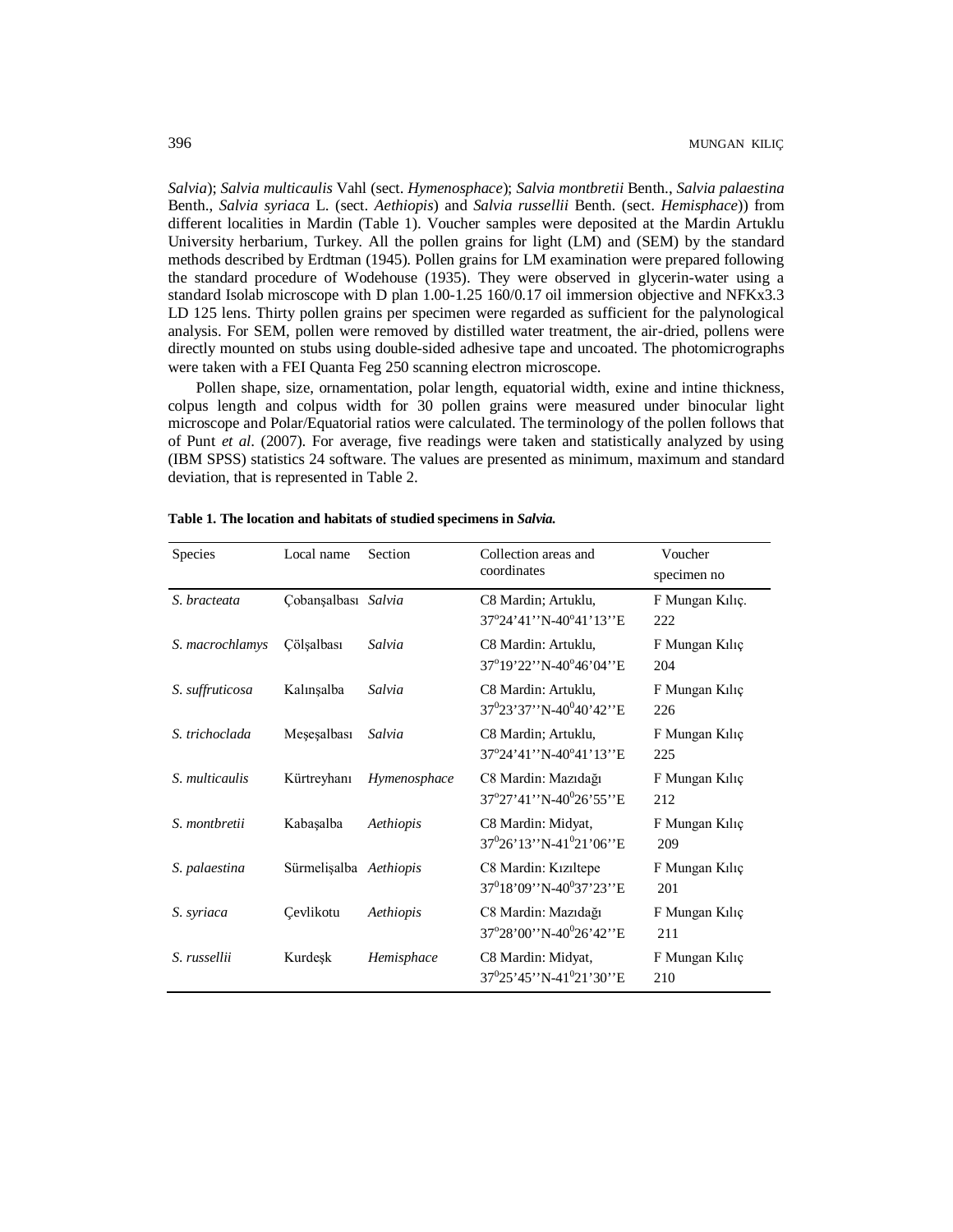## **Results and Discussion**

## *Pollen morphological analysis*

The pollen properties of nine species were studied by using LM and SEM (Fig. 1). The pollen grain characters of the taxa studied are presented in Table 2. Pollen grains are characterized by radiosymmetric monads and isopolar.



Fig. 1. Pollen grains of *Salvia* using light microscope (LM) and a scanning electron microscope (SEM); 1-3) *Salvia bracteata*; 4-6) *S. macrochlamys* 7-9); *S. suffruticosa*; 10-12) *S. trichoclada*; 13-15) *S. multicaulis*; 1, 4, 7, 10, 13) LM overview; 2, 5, 8, 11, 14) SEM overview; 3, 6, 9, 12, 15) details of the exine and colpi using an SEM.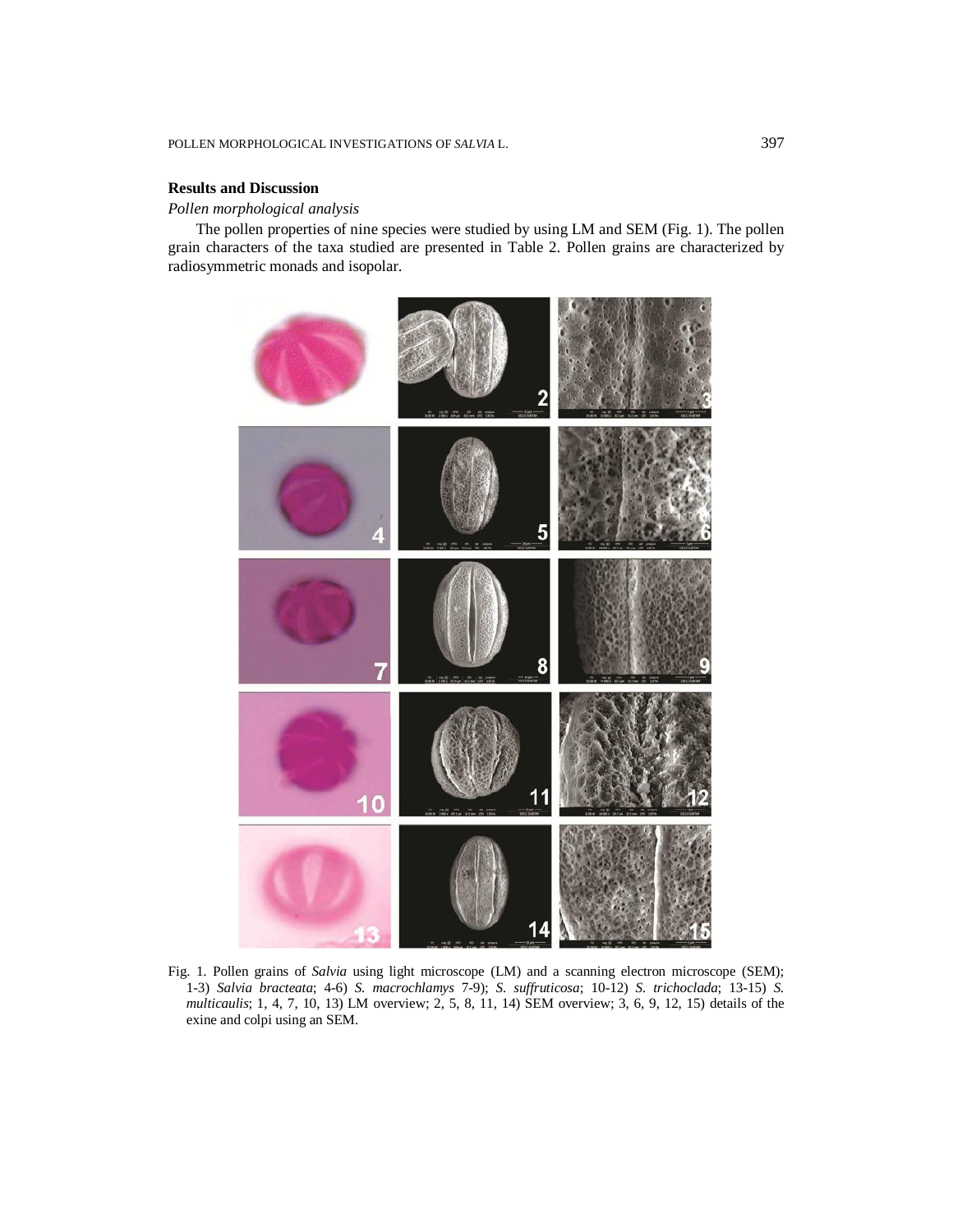## *Pollen size*

The average size of pollen grains was from 24.8 to 46.2 μm polar length and 30.5 to 56.5 μm in equatorial width (Table 2). *S. palaestina* pollen grains with polar length 46,2 µm and 56,5 µm equatorial width is biggest pollen. *S. russellii* pollen grains with polar length 24,8 µm and equatorial width 30,5 µm is smallest pollen (Table 2, Fig. 2).



Fig. 1 (Contd.). Pollen grains of *Salvia* using light microscope (LM) and a scanning electron microscope (SEM); 16-18) *Salvia montbretti*; 19-21) *S. palaestina*; 22-24) *S. syriaca*; 25-27) *S. russelli*; 16, 19, 22, 25) LM overview; 17, 20, 23, 26) SEM overview; 18, 21, 24, 27) details of the exine and colpi using an SEM.

## *Pollen shape*

Three types of pollen shapes were determined according to P/E ratio result.

**Type 1:** Oblate (P/E ratio 0,50-0.75 μm); This type is represented by *S. suffruticosa* with P/E ratio 0,71 μm (Figs 1, 3).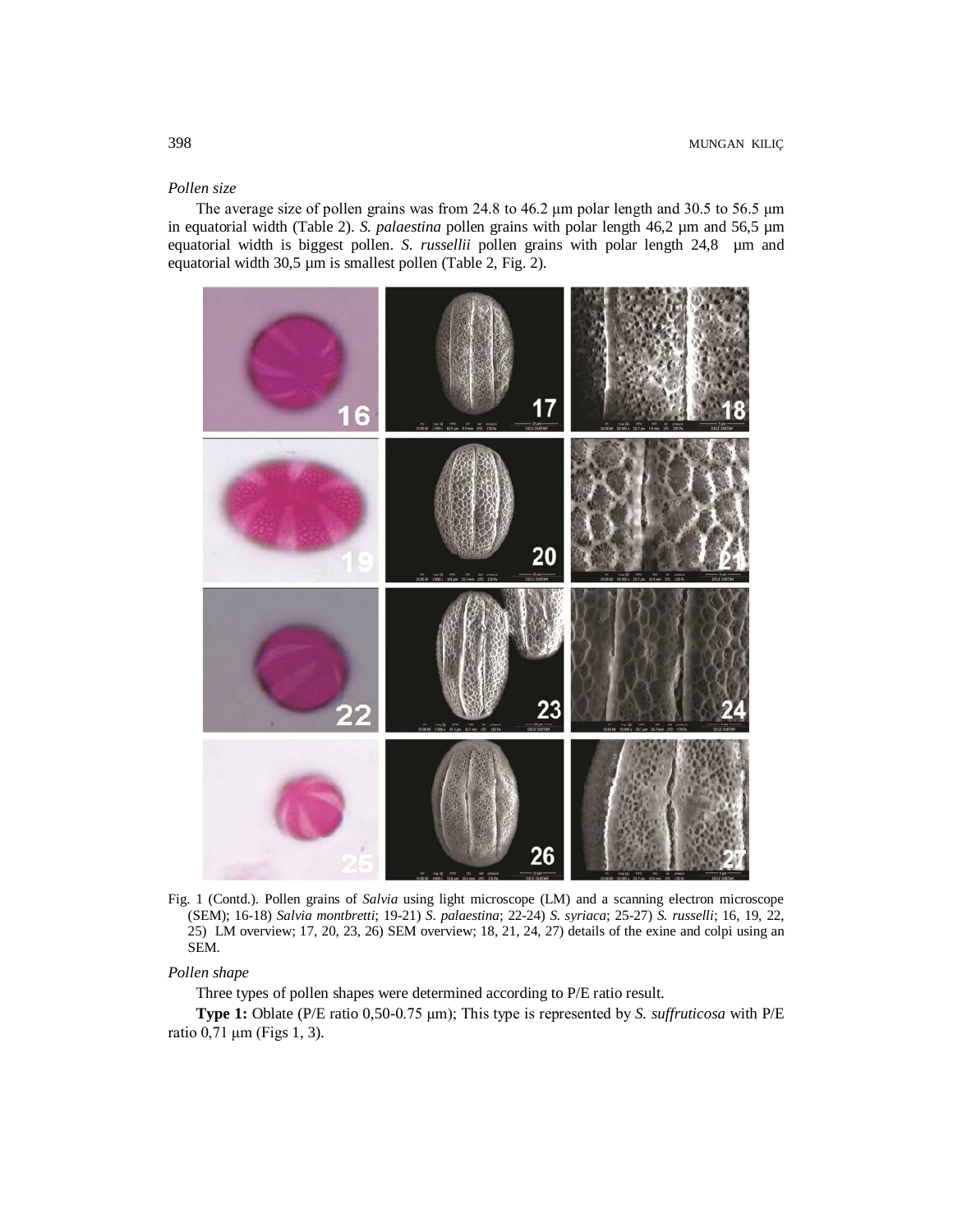| Pollen          | Mean (SD)<br>Min-max<br>length(P)<br>Polar | Mean (SD)<br>Equatorial<br>Min-max<br>width $(E)$ | ratio<br>PÆ | Mean(SD)<br>length(C1g)<br>Min-max<br>Colpus | width(Cwd)<br>Min-max<br>Mean(SD)<br>Colpus | Mean (SD)<br>thickness<br>Min-max<br>Exine | Mean (SD)<br>Min-max<br>thickness<br>Intine | shape<br>Polen | Apertural<br>condition | Ornamentation            |
|-----------------|--------------------------------------------|---------------------------------------------------|-------------|----------------------------------------------|---------------------------------------------|--------------------------------------------|---------------------------------------------|----------------|------------------------|--------------------------|
| S. bracteata    | 47.5 (6.79)<br>38.4-65.6                   | 53.2 (5.25)<br>44.8-62.9                          | 0.88        | 35.8 (3.54)<br>27.2-44.2                     | 9.5(2.12)<br>5.7-12.9                       | 2.30(0.47)<br>$1.7 - 3.3$                  | 1.0(0.24)<br>$0.7 - 1.4$                    | Suboblate      | Hexacolpate            | Reticulate-<br>perforate |
| S. macrochlamys | 41.7 (4.85)<br>33.5-47.6                   | 39.9 (4.88)<br>31.7-50.0                          | 1.0         | 34.3 (6.3)<br>17.8-42.7                      | 6.8(1.7)<br>3.8-9.9                         | 1.60(0.29)<br>$1.1 - 2.2$                  | 0.8(0.19)<br>$0.4 - 1.3$                    | Spheroidal     | Hexacolpate            | Reticulate-<br>perforate |
| S. suffruticosa | 25.90-36.97<br>30.7 (3.34)                 | 42.71 (3.27)<br>36.64-47.41                       | 0.71        | 26.14 (3.44)<br>21.01-34.03                  | 8.83 (1.56)<br>6.03-11.60                   | 1.71(0.28)<br>1.23-2.20                    | 0.74(0.12)<br>$0.5 - 0.97$                  | Oblate         | Hexacolpate            | Bireticulate             |
| S. trichoclada  | 31.19-43.35<br>(3.45)<br>38.5(             | 41.31-52.51<br>47.3 (3.05)                        | 0.81        | 31.03(2.74)<br>26.23-37.52                   | 9.25 (1.61)<br>7.45-13.73                   | .92(0.33)<br>1.49-2.61                     | 0.86(0.18)<br>$0.54 - 1.45$                 | Suboblate      | Hexacolpate            | Reticulate-<br>perforate |
| S. multicaulis  | 36.73-44.89<br>(2.25)<br>40.1(             | 41.52-59.67<br>47.11 (4.07)                       | 0.85        | 33.20 (2.74)<br>28.64-39.51                  | 6.62-10.85<br>8.56 (1.28)                   | 2.29 (0.32)<br>1.68-2.92                   | $0.64 - 1.26$<br>0.99(0.15)                 | Suboblate      | Hexacolpate            | Reticulate-<br>perforate |
| S. montbretti   | 31.79-44.40<br>(3.79)<br>$38.3$ (          | 40.92-53.55<br>47.25 (3.63)                       | 0.81        | 25.56-36.50<br>30.04(3.83)                   | 5.20-12.09<br>8.04 (1.67)                   | 1.88 (0.25)<br>1.36-2.22                   | 0.77-1.10<br>0.90(0.10)                     | Suboblate      | Hexacolpate            | Reticulate-<br>perforate |
| S. palaestina   | 46.2(5.4)<br>36.3-57.9                     | 41.2-67.2<br>56.5(6.4)                            | 0.81        | 31.7-52.9<br>42.0 (6.7)                      | $6.52 - 11.6$<br>8.9(1.9)                   | 2.10(0.4)<br>$1.4 - 2.9$                   | 1.0(0.1)<br>$0.8 - 1.3$                     | Suboblate      | Hexacolpate            | Bireticulate             |
| S. syriaca      | 28.28-41.67<br>(4.04)<br>33.6(4)           | 25.53-46.70<br>38.47 (5.74)                       | 0.87        | 26.18 (3.13)<br>21.30-31.37                  | 6.57-12.49<br>9.12 (1.88)                   | .78(0.35)<br>1.06-2.56                     | 0.55-0.99<br>0.81(0.12)                     | Suboblate      | Hexacolpate            | Reticulate-<br>perforate |
| S. russelli     | (3.0)<br>20.6-33.7<br>24.8                 | 23.8-37.3<br>30.5(3.1)                            | 0.80        | 15.8-25.3<br>20.0 (2.6)                      | 5.6(1.2)<br>$3.7 - 7.7$                     | 1.54 (0.15)<br>$1.3 - 1.8$                 | 0.7(0.16)<br>$0.3 - 0.9$                    | Suboblate      | Hexacolpate            | Reticulate-<br>perforate |

Table 2. Pollen morphololgical data of the Salvia species (values in µm).

(Min: minumum. Max: maximum. SD: standard deviation).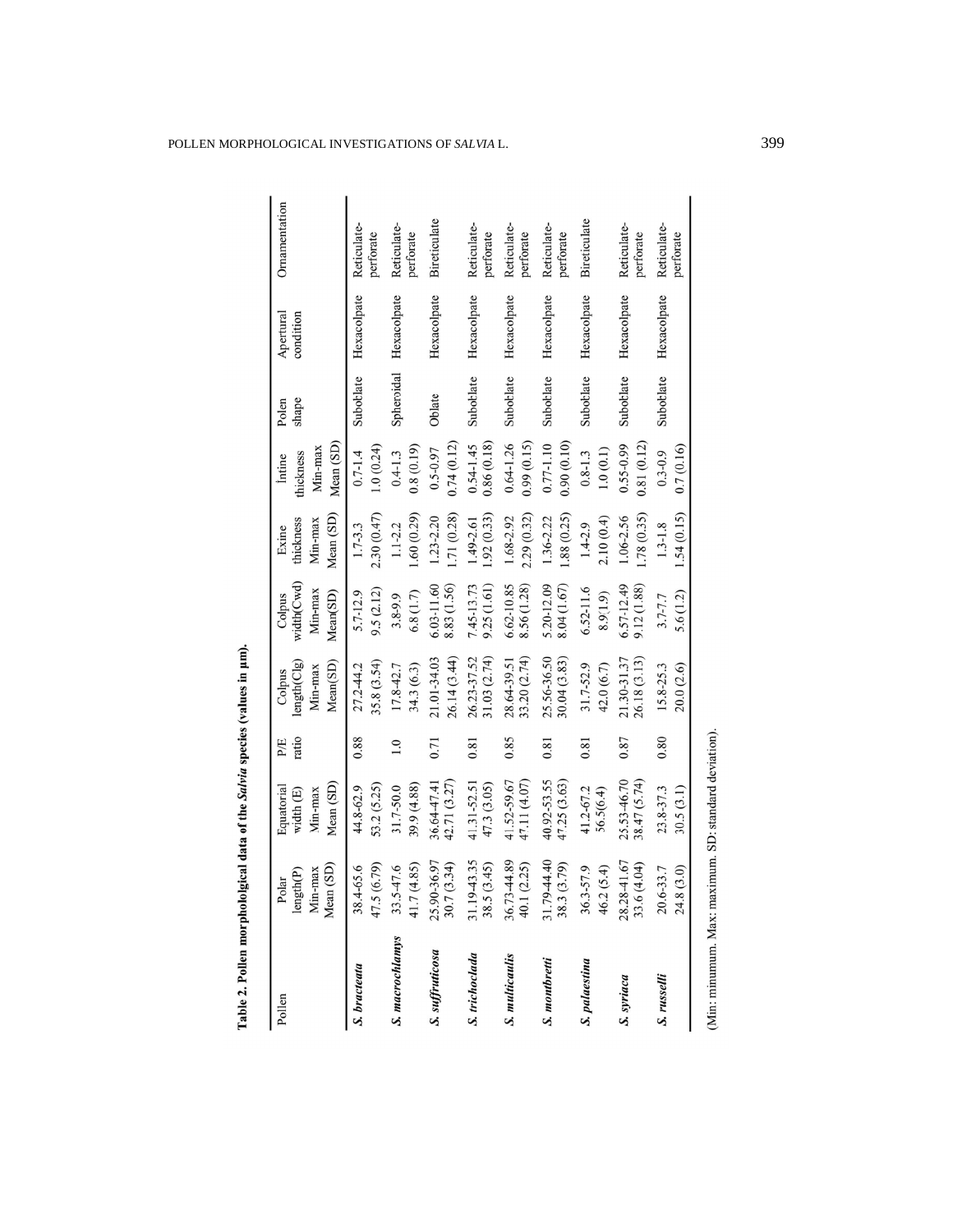**Type 2:** Suboblate (P/E ratio 0,76-0.88 μm); This type is represented by seven species *S. bracteata, S. trichoclada, S.multicaulis, S. montbretti, S. palaestina, S. syriaca, S. russelli* with a range of P/E ratio from  $0.81 \mu m$  to  $0.88 \mu m$  (Figs 1, 3).

**Type 1:** Spheroidal (P/E ratio 1 μm); This type is represented by *S. macrochlamys* with P/E ratio 1 μm (Figs 1, 3).

Aperture type: All the species of aperture condition is hexacolpate. Colpus length and colpus width mean values were measured 20.0 to 42.0 μm and 5.6 to 9.5 μm, respectively (Table 2, Fig. 4).

Ornamentation: The exine sculpturing studied taxa were reticulate-perforate and bireticulate. The bireticulate tectum type was found *S. palaestina* and *S. suffruticosa.* The other species were reticulate-perforate. The exine thickness is between 1,54-2,30 μm and intine thickness is 0,7-1 μm.(Table 2, Fig. 5).



Fig. 2. Polar and Equatorial diameter variations of *Salvia* species.



Fig. 3. P/E index of *Salvia* species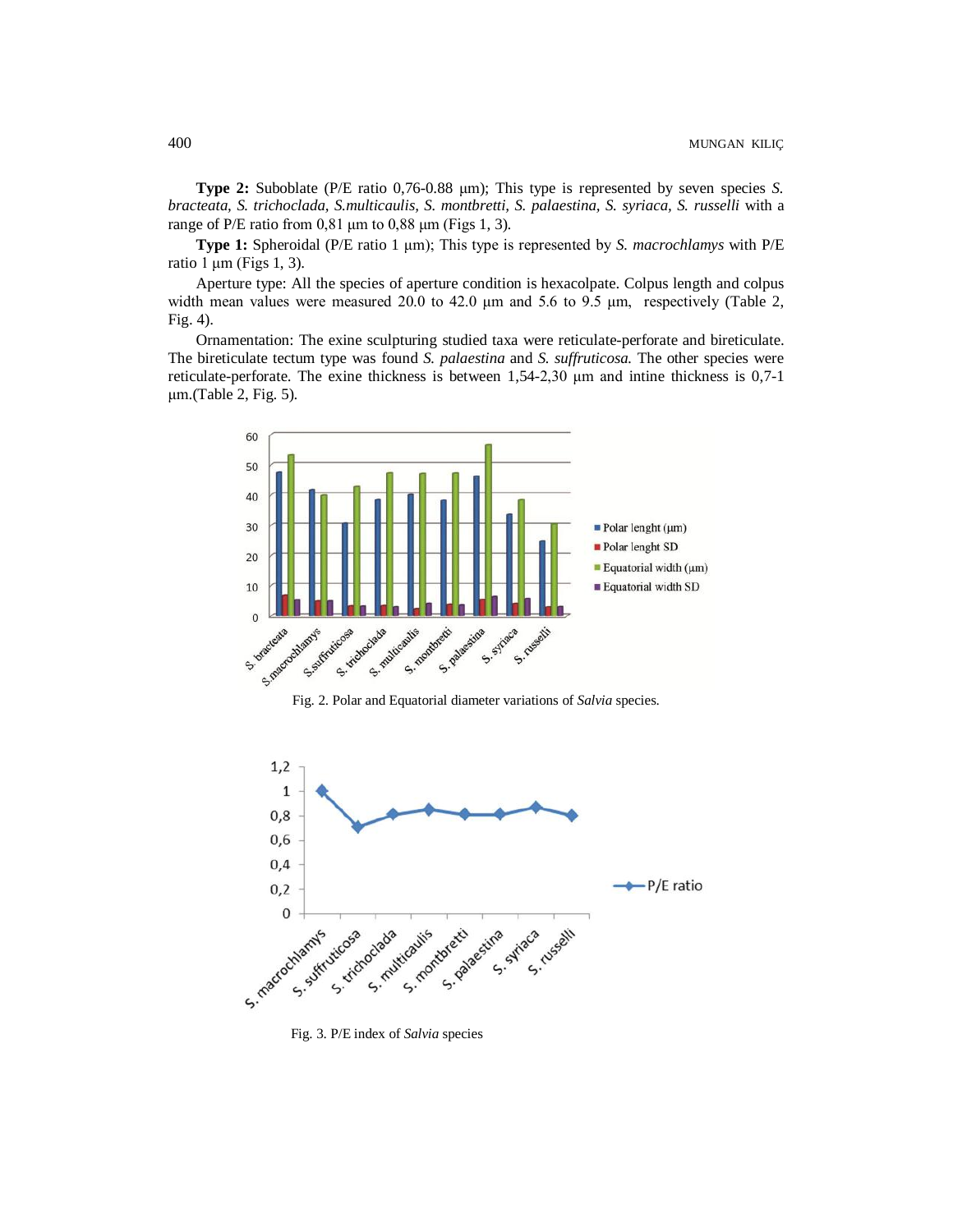

Fig. 4. Colpi length and width variation of *Salvia* species.



Fig. 5. Variation in exine and intine thickness of *Salvia* species.

In this study the *Salvia* species which distributed in Mardin were investigated for morphological pollen qualitative and quantitative characteristics. The specimens were collected from various localities of Mardin.

In our present study of *Salvia* section: Pollen grains are suboblate, spheroidal and oblate, aperture condition is hexacolpate. Polar length 30,7  $\mu$ m and 47,5  $\mu$ m, equatorial width 39,4 to 53,2 µm, and reticulate-perforate and bireticulate ornamentation are reported. Özler *et al.* (2011) reported that *Salvia* section's pollen suboblate to subprolate and aperture condition is hexacolpate and octacolpate, exine structure are reticulate-perforate, reticulate–granulate and bireticulate. *S. suffruticosa* (sect. *Salvia*) pollen is subprolate and pollen surface bireticulate observed by Aktaş *et al.* (2020).

In this study of *Hymenosphace* section: *S. multicaulis* pollen grain is suboblate, and reticulateperforate sculpture, Özler *et al.* (2013) and Özler *et al.* 2020 reported that *S. multicaulis* pollen grain is prolate-spheroidal aperture condition is reticulate-perforate.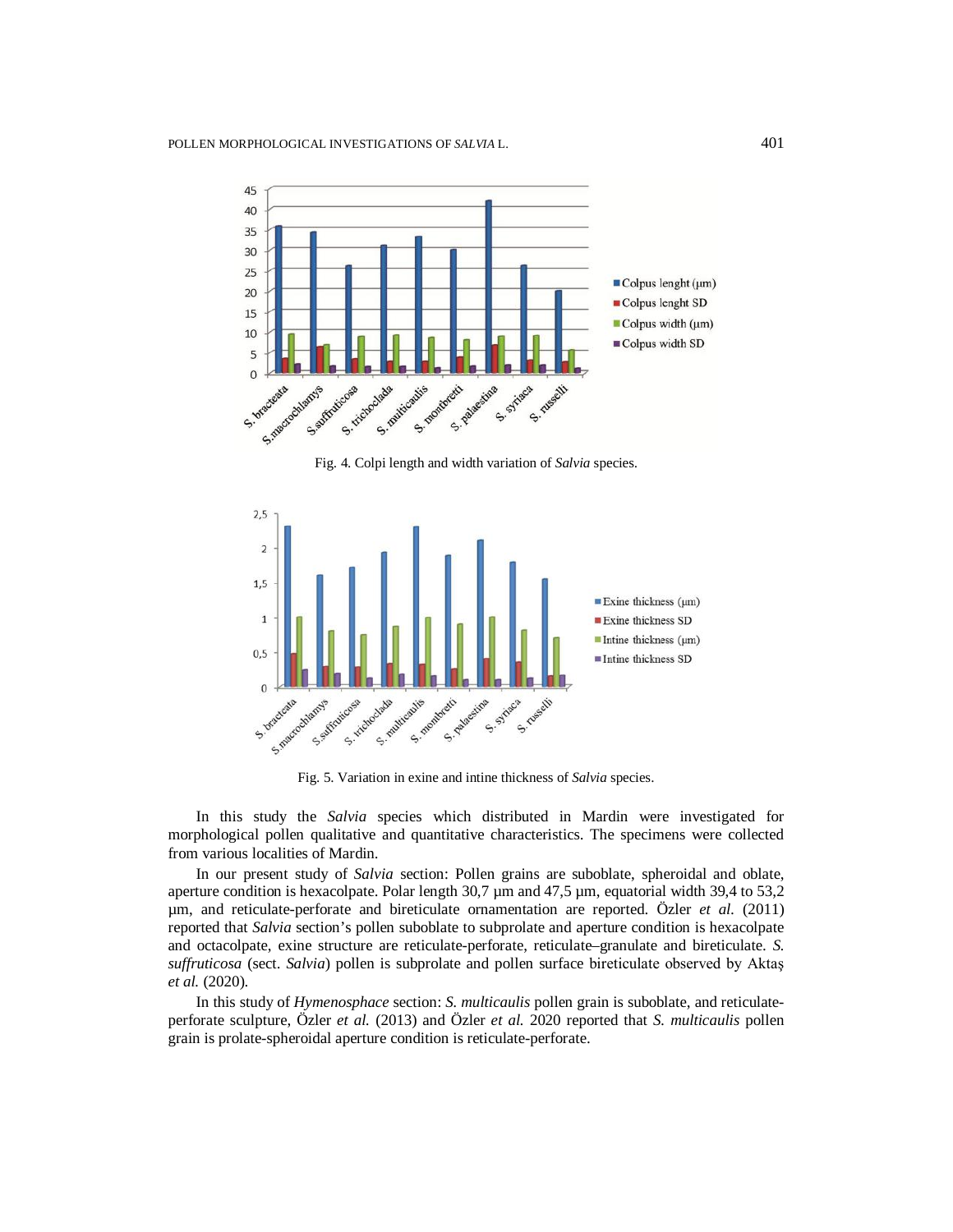In our study, *Aethiopis* section's species *S. monbretii, S. syriaca, S. palaestina* pollen are suboblate, and aperture condition *S. monbretii, S. syriaca* are reticulate-perforate, *S. palaestina* is bireticulate. Hassan *et al*. (2009) investigated seven *Salvia* species in Egypt and bireticulate sculpture in *S. palaestina*, pollen grain is suboblate to spheroidal. Moon *et al*. (2008) reported that bireticulate ornamentation in pollen of *Aethiopis* section. Özler *et al.* (2013) and Özler *et al.* 2020 observed that *S. syriaca* characterized by reticulate-perforate, *S. palaestina* is bireticulate exine sculpturing pattern.

 In this study of *Hemisphace* section: *S. russellii* pollen grain is suboblate, and reticulateperforate sculpture. Ranjbar *et al.* (2015) indicated that pollen grains of *Hemisphace* were hekzacolpate and reticulate ormanentation. Özler *et al.* (2020) in their study noticed *Hemisphace* species are smaller than the other sections, *S. russellii* pollen grain is oblate-spheroidal, and bireticulate exine ornamentation.

Differences were observed between the results obtained in our study, together with the other related studies about *Salvia.* Özler *et al.* (2013) and Özler *et al.* 2020) reported that, different results are obtained when *Salvia* species are examined in terms of shape and size, and they claimed that this differences were due to the tecniques used.

In addition, pollen characteristics of the taxa were determined mostly similar each other in our study. There were no significant differences among the palynological properties of the studied taxa. The pollen morphology does not appear to be useful as a taxonomic technique in the identification of *Salvia* species. We believe that the results of the present study are important for taxonomically and evolution in/inter the group concerned. Such results will be the base for future biosystematic studies in *Salvia*.

#### **References**

- Ahmad, M., Zafar, M., Sultana, S., Ahmad, M., Abbas, Q., Ayoub, M. and Ullah, F. 2018. Identification of green energy ranunculaceous flora of district Chitral, Northern Pakistan using pollen features through scanning electron microscopy. Microscopy Research and Technique **81**(9): 1004–1016.
- Aktaş, K., Özdemir, C., Özkan, M. and Baran, P. 2020. Pollen Morphology of Some Turkish *Salvia* L. (Lamiaceae: Mentheae) Species. Planta daninha. **38**
- Castro, S., Silveira, P., Navarro, L., Paiva, J. and Coutinho, A.P. 2009. Pollen morphology of *Chamaebuxus* (DC.) Schb., Chodatia Paiva and Rhinotropis (Blake) Paiva (*Polygala* L., Polygalaceae). Grana **48**(3): 179–192.
- Celep, F., Dogan, M. and Duran, A. 2009. A new record for the Flora of Turkey *Salvia viscosa* Jacq. (Labiatae). Turk. J. Bot. **33**: 57-60.
- Celep, F., Dogan, M. and Bagherpour, S. 2009. A New Variety of *Salvia sericeotomentosa* (Lamiaceae) from South Anatolia, Turkey. Novon **19**: 432–435.
- Celep, F. and Dogan, M. 2010. S*alvia ekimiana* (Lamiaceae), a new species from Turkey. Ann. Bot. Fennici **47**: 63-66.
- Celep, F., Doğan, M. and Kahraman, A. 2010. Re-evaluated conservation status of Salvia (sage) in Turkey I: Th e Mediterranean and the Aegean geographic regions. Turk J Bot **34**: 201-214.
- Erdtman, G. 1945. Pollen morphology and plant taxonomy. IV. Labiatae, Verbanaceae and Avicenniaceae. Svensk Bot. Tidskr. **39**: 279-285.
- Guimaraes, J.T.F., Carreira, L.M.M,, Alves. R., Martins, e Souza, Filho, P.W., Giannini, T.C. and Macambira, H.J. 2018. Pollen morphology of the Poaceae: Implications of the palynological and paleoecological records of the southeastern Amazon in Brazil. Palynology **42**(3): 311-323.
- Hassan, N., Osman, A.K., El. and Garf, I.A. 2009. Pollen types of the Egyptian species of the genus *Salvia*  (Lamiae). Feddes Repert **120**: 394–404.